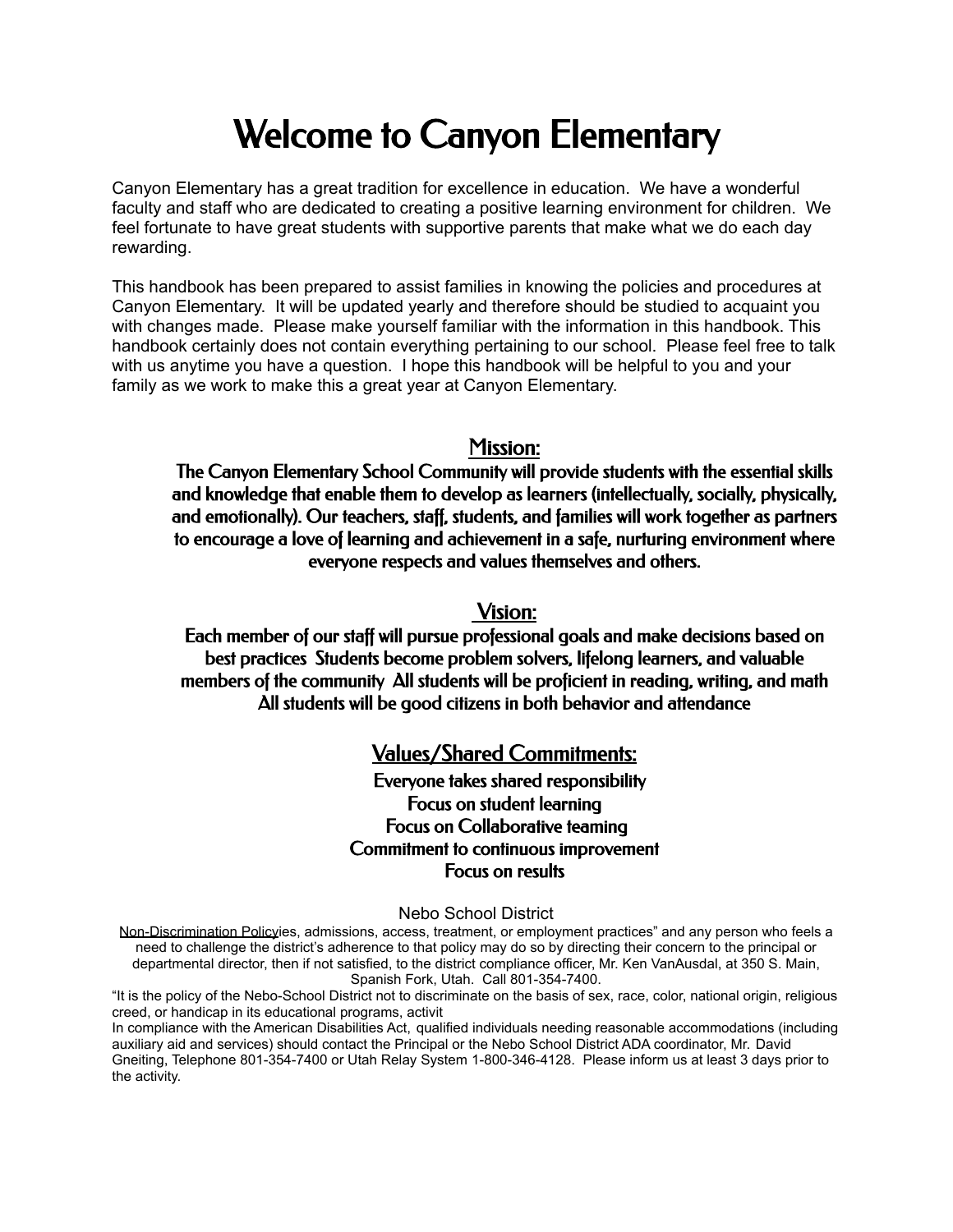# General Information A-Z

## **Absences and Tardies**

It is in the best interest of students to develop good habits of attendance and punctuality. However, it is very important to keep a child home if he/she is sick or has the following symptoms:

- Fever of 100.4 F or higher
- Cough
- Shortness of breath
- Decrease in sense of smell or taste
- Sore throat
- Muscle aches and pains

Parents must call and excuse absences within five days of the absence. Please call the office and not your child's teacher.

#### **Accidents and Illnesses**

Whenever an accident or illness occurs and if of a serious nature, we do everything within our power to contact a parent. If this is unsuccessful, we will notify your emergency contact person. Under extreme emergencies, when we are unable to contact these people, we will take the necessary steps for hospitalizing your child. Under no circumstances will we send a child home unless the parent or person listed as the emergency contact gives us permission.

#### **Arrival and Departure**

Students should arrive at school between 8:40-8:15. They should return home promptly following each school day. When a teacher needs your child to stay after school, you will be notified. Please help us by not having your student arrive too late or too early each day. If a student arrives before 8:15 a.m., they will need to wait near the front office until 8:15 when they can go to the gym to sit and wait for excusal to their classrooms at 8:30.

#### **Bicycles and Scooters**

All bicycles are to be locked in the bike rack on arrival at school. Bikes are not to be used during school hours. Students should **walk** bikes and carry scooters while on school grounds and at the crosswalks. Students should be able to fold up scooters before bringing them into the classroom. The school will cooperate in investigation of theft or damage during school hours, but cannot be responsible for bikes left overnight.

## **Birthday Treats**

Utah State Health regulations prohibit the serving of homemade treats to children at school. Treats should be commercially prepared items(preferably individually wrapped), or non-edible items (i.e. pencils, stickers, erasers, etc.). It is certainly not required or expected that you send treats to school, however, if you choose to do so we would appreciate you following these guidelines so that we will be in compliance with the Health Department regulations. Please be mindful that often students have nut-allergies and avoid those types of treats if possible.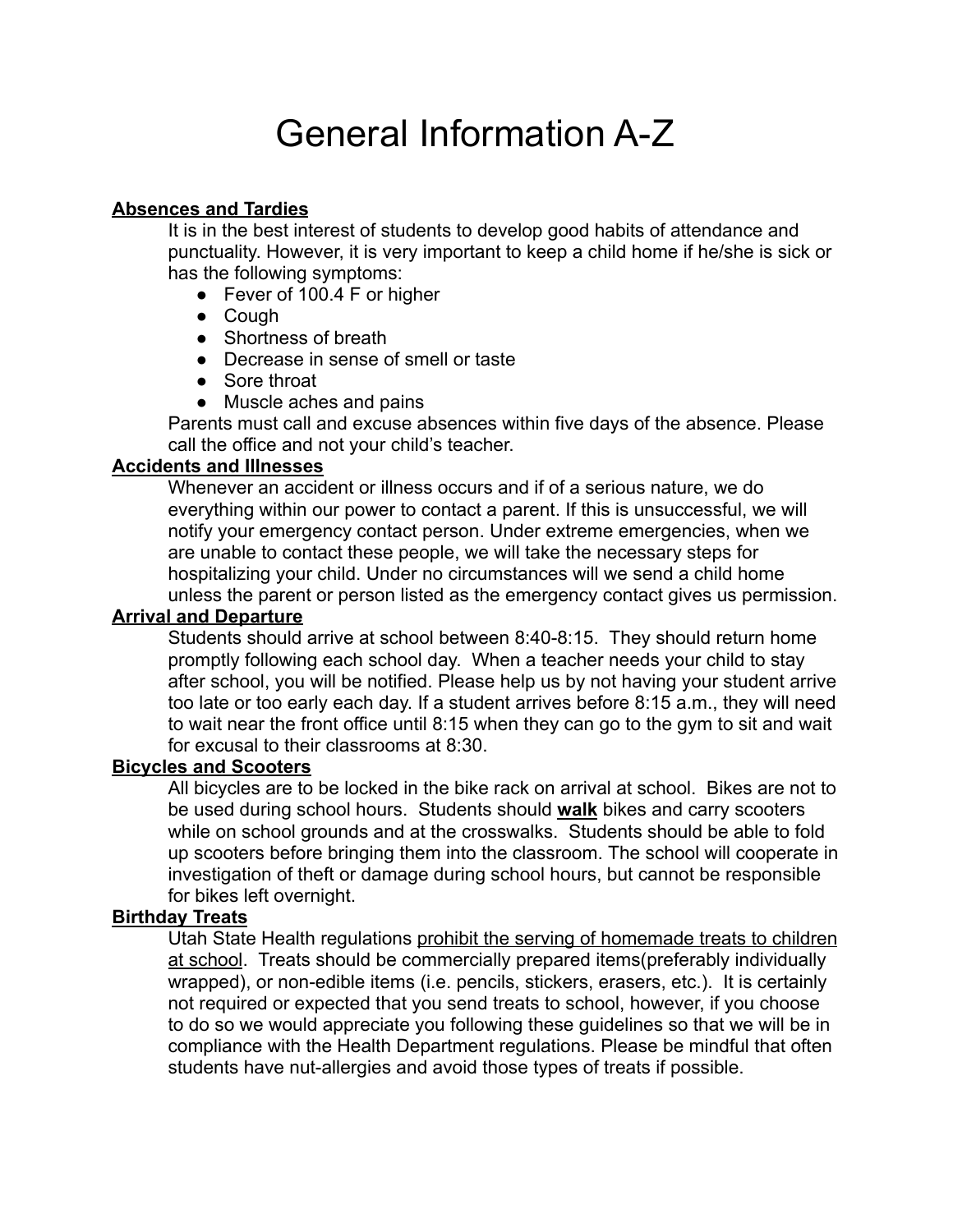## **Cell Phones and Other Electronic Devices**

Students are not to bring items to school which will distract themselves or others from learning. We **strongly discourage** students from bringing cell phones to school. If a parent gives permission for a cell phone, it must be turned off and stored in the student's backpack. All audio-type devices are not allowed at school (i.e. ipods, mp3 players, cd players, etc.) We do not want any student to lose or have electronics stolen while at school. If students use a cell phone during school hours without permission, it will be taken by the teacher and returned at the end of the day (or after multiple times it will be taken to the office to be picked up by a parent).

## **Checking Students In and Out**

When students leave the school grounds during the school day they need to be signed out by a parent/guardian. We will release students only to legal guardians or emergency contacts listed on the student information card. When your child needs to leave school early or is late, please stop in the office and check the student in or out. As much as possible and except for emergencies, please allow your child to stay until the end of the school day. This will also help decrease the number of non-employees in the building.

## **Cousins/Visitors at School**

Occasionally out-of-town cousins or friends visit during the school year. According to Nebo School District Policy, only students enrolled in our school are permitted to attend.

#### **Dress Standards**

The district's dress standard for elementary students is as follows: "clothing shall be modest, neat, clean, in good repair and shall include shoes. Modesty shall include covering shoulders, midriff and back. Short shorts, tank tops, halter, crop tops or belly shirts, extremely short skirts or dresses do not meet the modesty standards in our schools. Hats and caps shall not be worn during regular school hours." Hats/caps may be worn on a few exceptions during the such as field trips, field day, or spirit days. Other than designated days, they are not allowed. The standard for shorts and skirts is defined as half the thigh is covered. If students are not dressed according to district policy, they will be asked to call home to change.

## **Emergency Evacuation**

In the event of a major disaster affecting the community, students will be held at school and be released only to family members or those listed as emergency contacts on the student information card. In the event of a disaster, school staff will remain at the school and care for the students. Students will participate in drills to help prepare for emergencies.

#### **Exterior Doors Will Be Locked**

For safety reasons only the main front entrance doors will be unlocked during the school day. Anyone who enters the school during school hours must check in at the front office and to access other areas of the school, they will be "buzzed through" the new security doors. The other exterior doors will remain locked during the school day. Parents who walk or drive their children to school are encouraged to have a meeting place pre-arranged with their students.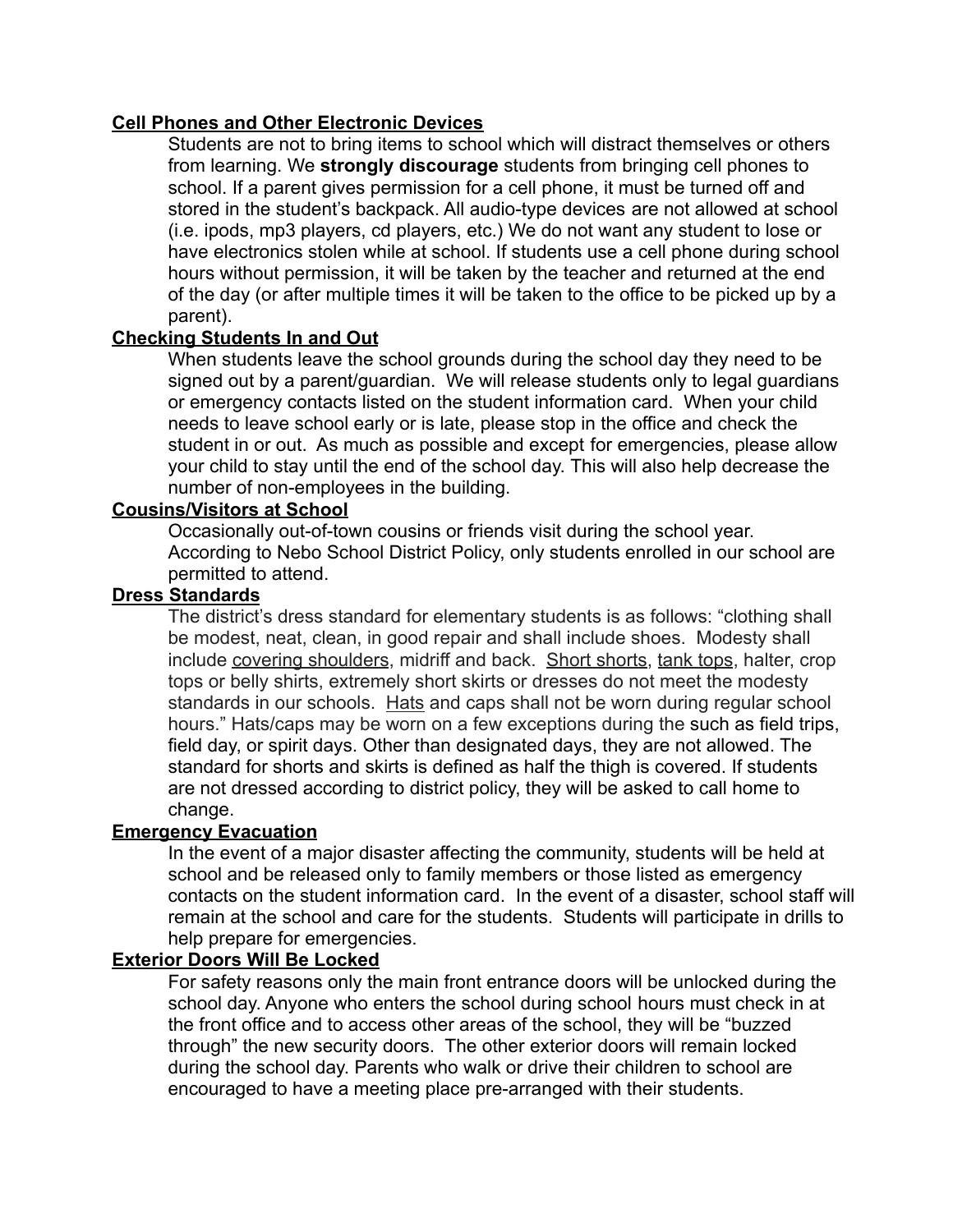## **Financial Contributions**

Your generous contributions to Canyon Elementary are appreciated. Planning for the year is based on the donations we receive at the beginning of each school year. The money we receive from you is used to buy supplies and to fund field trips and special classroom projects. Your contribution is confidential and tax deductible. All students will participate in every activity regardless of donation.Donations can be paid at the front office at any time (unless already completed during the registration process.

### **Immunizations**

Utah State Law requires all children enrolled in a public school to complete immunizations and have dates on file before admission to school. This is particularly relevant to kindergarten and first grade students. The school nurse will ask you to keep your child home until immunizations are complete.

## **Lost But Not Found**

To help return lost articles of clothing, etc., PLEASE put your child's name on everything he/she brings to school. Valuable and/or tiny items are turned into the office. Larger items are placed in the lost and found area. Lost articles that are not claimed by the last day of each term will be donated to a charitable organization.

#### **Lunchroom**

Students should be respectful while in the lunchroom, eat their lunch, and clean their area when they leave. Students will sit by grade levels and have fifteen minutes to eat at which time they will be excused to go outside for recess. Tables will be sanitized between each group of students sitting there. No food should be taken from the lunchroom (unless it is an "outside" eating day...typically Wednesday Pizza Day in good weather). A nut-free table is provided for those with nut allergies. Students without nut allergies may only sit at that table if eating a school lunch.

#### **Medication**

School personnel cannot give children medication unless a Medication Administration Release Form has been completed by the physician. These forms are available in the office. Students may be given a non-aspirin pain reliever when given permission by the parents.

#### **Pets**

Please do not permit pets to accompany or follow your child to school. Your child's teacher will contact you if they would like a pet sent as part of a unit of study or for show-and-tell.

## **Phone Use**

Telephone use is limited to important calls as judged by the teacher or school staff. Students should only use the office phone to make such phone calls. If students call home, it should be for reasons of illness or other emergencies and students must have a phone pass from their teacher. Calling home to get permission to go home with a friend is not considered an emergency. Students will not be called out of class to come to the phone other than for emergencies.